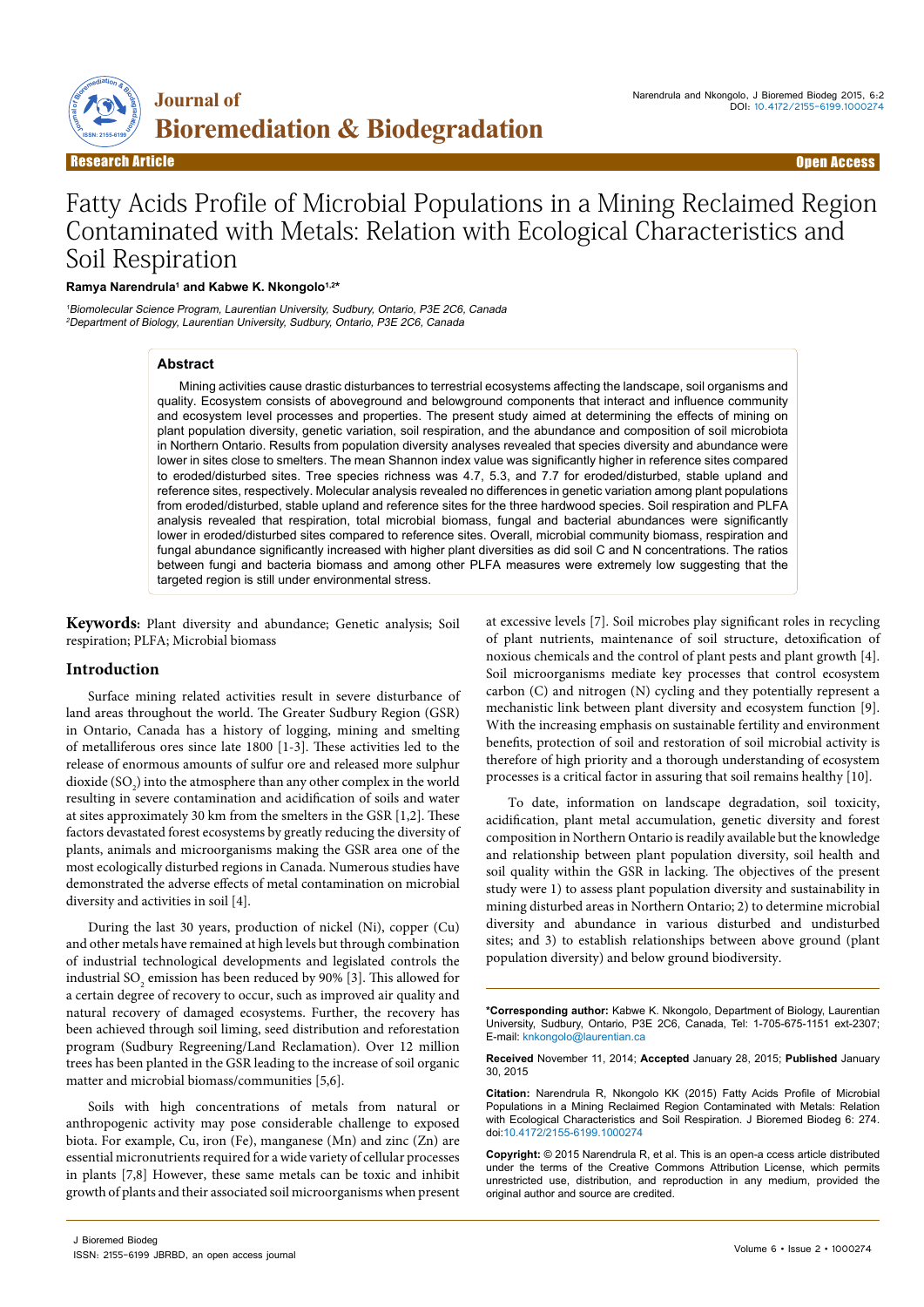# **Materials and Methods**

# **Field site**

The study was conducted in a mining region of Greater Sudbury in Northern Ontario, Canada (46° 30′ N, 80° 00′ W). It lies on the Pre-Cambrian Shield and has a mean elevation of 300 m above sea level and its topography is characterized by mosaic of rock outcrops, glacial till deposits, numerous lakes and narrow valleys resulted during the Wisconsin glaciations [2]. Overall, nine sites were selected from the Northern Ontario and grouped based on distance from the smelter (Figure 1). Group 1: Eroded/Disturbed sites (0-5 km from smelter) included Airport, Wahnapitae Hydro-Dam and Kelly Lake; Group 2: Stable upland sites (5-15 km from smelter) included Kingsway, Kukagami and Laurentian and Group 3: Reference sites (>15 km from smelter) included Onaping Falls, Capreol and Hagar. Sites close to smelters were characterized as sandy/clay soil rich in Cu and Ni.

#### **Plant population diversity**

Each site was sampled along a designated transect with a minimum of three plots. Each plot consisted of 10 m diameter where trees/shrub and ground cover species were documented to assess Shannon-Wiener index, Simpson's index of diversity, species richness and evenness. Individual trees/shrub species were counted and the percentage cover for each species was estimated. For the ground cover, only the percentage cover for each species was recorded.

## **Molecular analysis**

Leaf samples from *Betula papyrifera* (white birch), *Quercus rubra*  (red oak) and *Acer rubrum* (red maple) were collected from eroded/ disturbed, stable upland and reference sites based on leaf morphology. The locations of the sampling sites are illustrated in Figure 1. In general 10% to 20% of each population was analyzed. For each species, 70 trees representing each targeted population were selected. For each tree, leaf samples were wrapped in aluminum foil, frozen in liquid nitrogen and stored at -20°C until DNA extraction.

#### **DNA extraction**

Genomic DNA from individual samples was extracted from fresh frozen leaf material using method described by Nkongolo [11]. The protocol is a modification of Doyle and Doyle [12] procedure which included the addition of 1% polyvinyl pyrrolidone (PVP) and 0.2% beta mercaptanol to the cetyl trimethylammonium bromide (CTAB) buffer solution, two additional chloroform spins prior to the isopropanol spin and no addition of RNAse. The concentration of the DNA was determined using the flurochrome Hoechst 33258 (busdensimide) flurorescent DNA qunatification kit from Bio-Rad (cat # 170-2480) and the purity was determined by running the samples on a 1% agarose gel. DNA samples were stored at -20°C untill further analysis.

## **ISSR analysis**

Several primers synthesized by Invirogen were chosen for preliminary amplification with DNA samples from each population. Ten primers were selected based on polymorphism, reproducibility and band resolution (Table 1). PCR amplification was carried out as described by Narendrula and Nkongolo [13] and Tran et al. [14]. All PCR products were separated for analysis on a 2% agarose gel stained with ethidium bromide in 0.5x Tris-Borate-EDTA (TBE) buffer. The gel was run at 3.14 V/cm, documented with the Bio-Rad ChemiDoc XRS system and analyzed for band presence (1) or absence (0) with the Discovery series Quantity One 1D Analysis software. The resulting data matrix of the ISSR phenotype was analyzed using Popgene software (version 1.32) [15] to determine genetic diversity parameters.

## **Soil respiration**

Soil respiration was assessed as described by Goupil and Nkongolo [16]*.* For each site, four soil samples (each consisting of 10 sub-samples) were collected from the organic layer (0-5 cm in depth) and placed in a plastic bag. Plant material, stones and residues were removed and resulting soil samples were well mixed. Soil samples were completely dried, labeled and stored prior to analysis. Samples of 40 g of dried soil were weighed into a capillary cup (with perforations at the bottom) after placing a fiber filter disk at the bottom of the cup. These cups were



Figure 1: Geographical locations of the sampling area from the GSR in Northern Ontario. Sites are grouped based on distance from the smelter 1) Eroded/Disturbed sites: Airport, Wahnapitae Hydro-Dam and Kelly Lake; 2) Stable upland sites: Kingsway, Kukagami and Laurentian; 3) Reference sites: Onaping Falls, Capreol and Hagar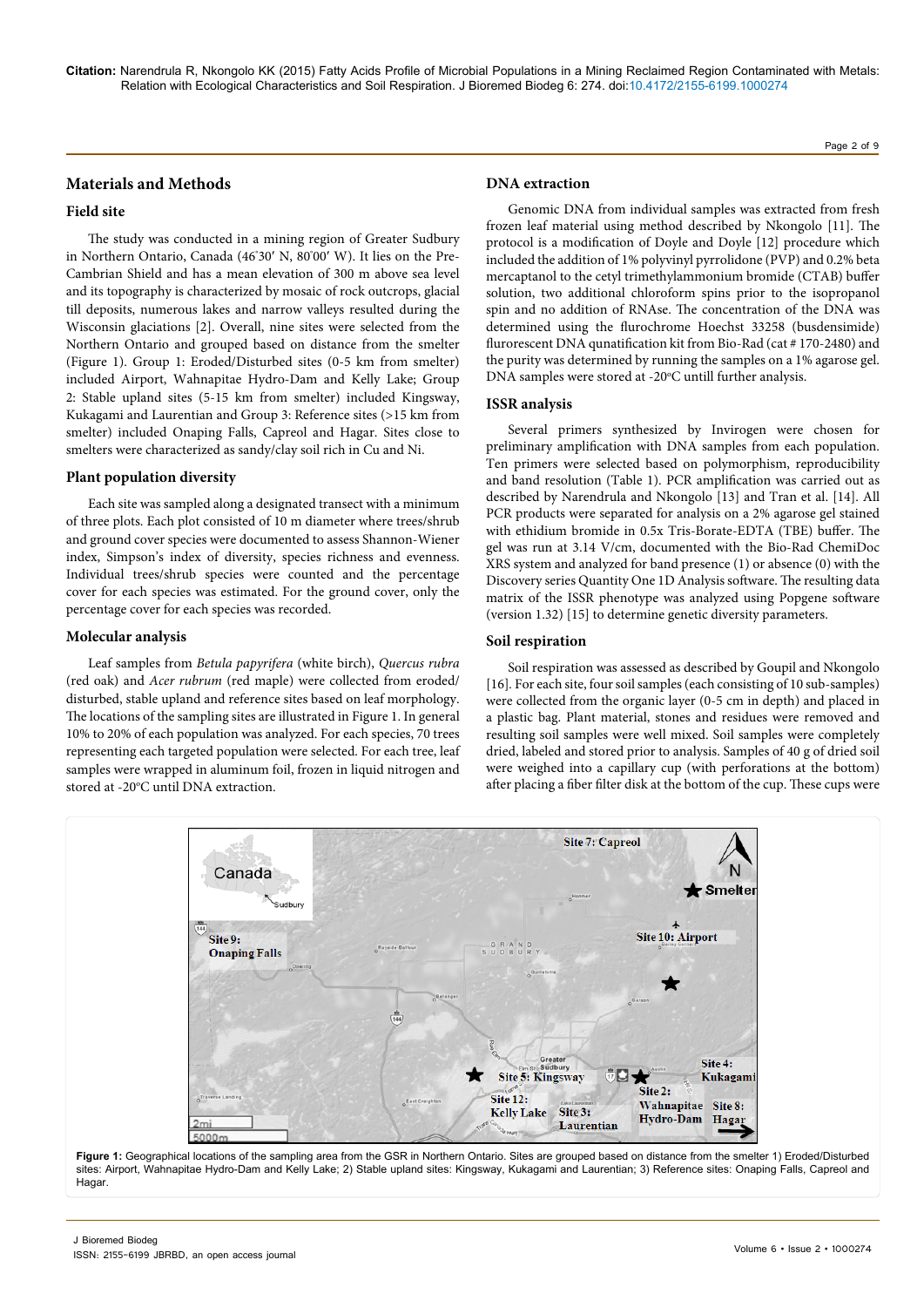| Primer<br>identification | Nucleotide sequence $(5' \rightarrow 3')$         | G+C content (%) |
|--------------------------|---------------------------------------------------|-----------------|
| <b>ISSR 5</b>            | ACG ACG ACG ACG AC                                | 64 29           |
| ISSR 6                   | TTG TTG TTG TTG TTG GB                            | 35.29           |
| ISSR 9                   | GAT CGA TCG ATC GC                                | 57.14           |
| ISSR 10                  | CTT CTT CTT CTT CTT CCT CCT CCT<br>CCT CCT CCT CT | 51.43           |
| 17899A                   | CAC ACA CAC ACA AG                                | 50.00           |
| 17898B                   | CAC ACA CAC ACA GT                                | 50.00           |
| <b>UBC 825</b>           | ACA CAC ACA CAC ACA CT                            | 47.06           |
| <b>UBC 827</b>           | ACA CAC ACA CAC ACA CG                            | 52.94           |
| <b>UBC 841</b>           | GAA GGA GAG AGA GAG AYC                           | 50.00           |
| <b>UBC 849</b>           | GTG TGT GTG TGT GTG TYA                           | 44.44           |

Possible nucleotides for base B are C, G or T and for base Y are C or T.

**Table 1:** ISSR primers used for amplification of DNA from *Betula papyrifera* (white birch), *Quercus rubra* (red oak) and *Acer rubrum* (red maple) tree samples from eroded/disturbed, stable upland and reference sites from GSR.

placed inside a glass jar with the use of forceps. To the glass jar, 20 mls of distilled water was added carefully by not spilling on the soil sample. A carbon dioxide  $({\rm CO}_2)$  probe was then gently placed into the glass jar using forceps. The lid of the glass jar was screwed on tightly and the start time was recorded. After 24 hour period, the probe was carefully removed and placed in the Solvita digital reader to determine  $\mathrm{CO}_2$  concentration. Interpretations of the data were based on Solvita's guidelines.

# **Phospholipid fatty acid (PLFA) analysis**

Phospholipid analysis (PLFA) was performed at FAME Lab, Microbial ID. Inc, Newark, Delaware (USA) as described in Buyer and Saaser [17]. Mole percentage of each PLFA was used to indicate the relative abundance of bacteria, actinomycetes and fungi in soil. Total PLFA extracted from soil was used as an index of living microbial biomass [17].

#### **Statistical analyses**

Data were analyzed using SPSS statistics version 20 for Windows. One-way ANOVA was used to determine significance of differences the groups for plant diversity, microbial biomass (total PLFA), composition (bacterial, actinomycetes and fungal PLFAs) and functions (respiration, total C and N concentrations). Relationship between plant diversity and the above mentioned attributes of the soil microbial community were calculated using Pearson correlation analysis.

#### **Results**

#### **Plant population diversity**

The proportions of different tree/shrub species and ground cover found in eroded/disturbed, stable upland and reference sites are described in Tables 2 and 3. The sites were mainly composed of hardwoods that accounts for over 90% of tree populations. Only a small percentage of plant population was attributed to conifers. Overall, 16 tree/shrub species were identified in all the sites. *Acer rubrum* (red maple), *Betula papyrifera* (white birch), *Pinus resinosa* (red pine), *Populus tremuloides* (quaking aspen), *Quercus rubra* (red oak) and *Salix spp*. (willow) were found in all the sites. *Acer rubrum* and *Betula papyrifera* were the most dominant species. *Betula papyrifera* trees were more abundant and healthier close to smelter compared to other sites. Opposite trend was observed for *Acer rubrum*.

A large array of vascular plants was recorded in the ground cover but most species occurred only in small quantities and at few sites (Table 3). *Vaccinium angustifolium* (lowbush blueberry) was found on established mineral soils and is known to be important in the prevention of erosion. *Vaccinium angustifolium* represented 38.89%, 18.33% and 6.11% in eroded/disturbed, stable upland and reference

|                              | Eroded/Disturbed<br>$(0-5 km)$ |          |          | Stable upland (5-<br>15 km) | Reference (>15 km) |          |
|------------------------------|--------------------------------|----------|----------|-----------------------------|--------------------|----------|
| Tree species                 | #                              | %        | #        | %                           | #                  | %        |
| Abies balsamea               | $\Omega$                       | 0.00%    | 0        | $0.00\%$                    | 47                 | 4.15%    |
| Acer rubrum                  | 57                             | 7.37%    | 300      | 31.45%                      | 508                | 44.84%   |
| Acer spicatum                | $\Omega$                       | $0.00\%$ | 2        | 0.21%                       | 0                  | $0.00\%$ |
| Alnus viridis ssp.<br>Crispa | $\Omega$                       | $0.00\%$ | 15       | 1.57%                       | 0                  | $0.00\%$ |
| Betula papyrifera            | 661                            | 85.51%   | 425      | 44.55%                      | 406                | 35.83%   |
| Fraxinus americana           | 0                              | $0.00\%$ | 0        | 0.00%                       | 14                 | 1.24%    |
| Ostrya virginiana            | 0                              | $0.00\%$ | 0        | $0.00\%$                    | 46                 | 4.06%    |
| Picea glauca                 | 0                              | $0.00\%$ | 0        | $0.00\%$                    | 16                 | 1.41%    |
| Pinus banksiana              | 1                              | 0.13%    | 1        | 0.10%                       | 0                  | $0.00\%$ |
| Pinus resinosa               | 8                              | 1.03%    | 6        | 0.63%                       | 2                  | 0.18%    |
| Pinus strobus                | 0                              | 0.00%    | 0        | 0.00%                       | 7                  | 0.62%    |
| Populus<br>grandidentata     | 14                             | 1.81%    | 0        | 0.00%                       | 22                 | 1.94%    |
| Populus tremuloides          | 1                              | 0.13%    | 1        | 0.10%                       | 44                 | 3.88%    |
| Quercus rubra                | 25                             | 3.23%    | 138      | 14.47%                      | 14                 | 1.24%    |
| Salix spp.                   | 6                              | 0.78%    | 66       | 6.92%                       | 5                  | 0.44%    |
| Thuja occidentalis           | 0                              | 0.00%    | $\Omega$ | $0.00\%$                    | $\overline{2}$     | 0.18%    |
| Total                        | 773                            |          | 954      |                             | 1133               |          |

Sites are grouped based on distance from the smelters. Eroded/Disturbed sites: Airport, Wahnapitae Hydro-Dam and Kelly Lake; Stable upland sites: Kingsway, Kukagami and Laurentian; Reference sites: Onaping Falls, Capreol and Hagar.

**Table 2:** Total number (**#**) and percentage (%) of all tree species present in eroded/ disturbed, stable upland and reference sites from GSR.

| <b>Ground Cover</b>      | Eroded/Disturbed<br>$(0-5 km)$ | Stable upland<br>$(5-15 km)$ | Reference (>15<br>km) |
|--------------------------|--------------------------------|------------------------------|-----------------------|
| Aralia nudicaulis        | $0.00\%$                       | 0.00%                        | 16.67%                |
| Calamagrostis canadensis | $0.00\%$                       | 2.22%                        | 0.00%                 |
| Cinna latifolia          | $0.00\%$                       | 3.89%                        | 0.00%                 |
| Cladonia rangiferina     | 5.00%                          | $0.00\%$                     | $0.00\%$              |
| Clintonia borealis       | $0.00\%$                       | 0.00%                        | 4.44%                 |
| Comptonia peregrina      | $0.00\%$                       | 0.67%                        | 0.00%                 |
| Cornus canadensis        | 0.00%                          | 1.89%                        | 2.22%                 |
| Corylus cornuta          | 0.00%                          | 2.56%                        | 1.11%                 |
| Cyperaceae spp.          | 0.00%                          | 0.56%                        | 0.00%                 |
| Danthonia spicata        | 0.00%                          | 0.22%                        | 0.00%                 |
| Deschampsia spp.         | 18.33%                         | 32.22%                       | 1.67%                 |
| Eurybia macrophylla      | 0.00%                          | 0.00%                        | 4.44%                 |
| Gaultheria procumbens    | 0.00%                          | 5.56%                        | 3.89%                 |
| Kalmia angustifolia      | 2.78%                          | 0.00%                        | 0.00%                 |
| Ledum groenlandicum      | 2.78%                          | 0.22%                        | 0.00%                 |
| Lycopodium dendroideum   | 0.00%                          | 1.11%                        | 1.67%                 |
| Lycopodium digitatum     | 6.11%                          | 0.00%                        | 0.00%                 |
| Phleum pratense          | $0.00\%$                       | 2.22%                        | 0.00%                 |
| Pohlia nutans            | 0.00%                          | 1.67%                        | 0.00%                 |
| Polypodium vulgare       | 0.00%                          | 0.44%                        | 0.00%                 |
| Polytrichum juniperinum  | 9.44%                          | 6.22%                        | 5.00%                 |
| Pteridium aquilinum      | 2.22%                          | 9.44%                        | 46.67%                |
| Sorbus decora            | 0.00%                          | 0.00%                        | 6.11%                 |
| Trifolium pratense       | 0.00%                          | 0.44%                        | 0.00%                 |
| Vaccinium angustifolium  | 38.89%                         | 18.33%                       | 6.11%                 |
| Total                    | 95.56%                         | 89.89%                       | 100.00%               |

Sites are grouped based on distance from the smelters. Eroded/Disturbed sites: Airport, Wahnapitae Hydro-Dam and Kelly Lake; Stable upland sites: Kingsway, Kukagami and Laurentian; Reference sites: Onaping Falls, Capreol and Hagar.

**Table 3:** Percentage of ground cover by different plant species in eroded/disturbed, stable upland and reference sites from GSR.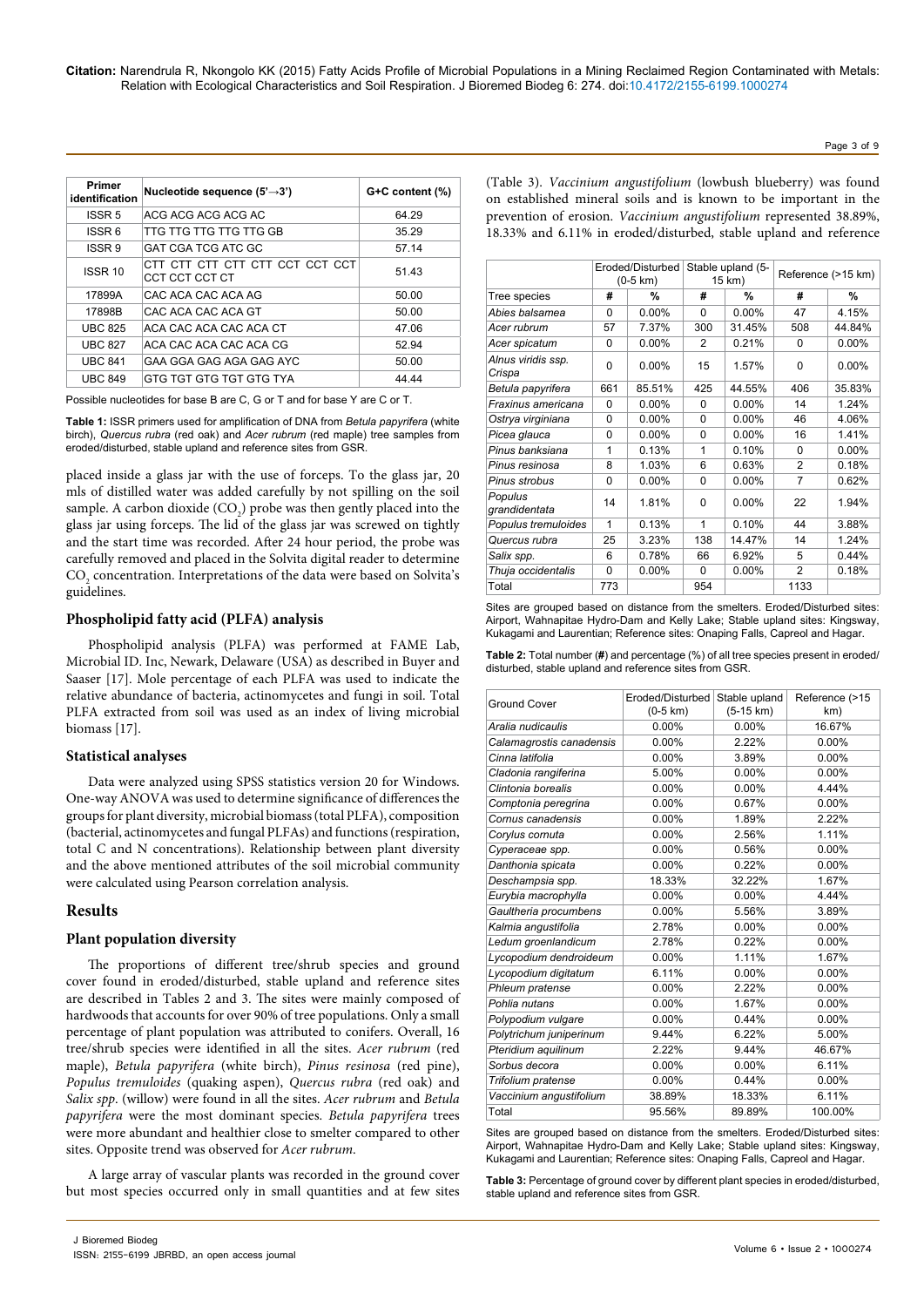areas, respectively. This was followed by *Deschampsia spp.* (hair grass) with 18.33% in the eroded/disturbed and 1.67% in the references sites. *Deschampsia spp.* is an excellent colonizer and is characteristic of the true barren areas. *Aralia nudicaulis* (wild sarsaparilla) was specifically found in the reference sites (16.67%) whereas *Cladonia rangiferina* (reindeer lichen) and *Lycopodium digitatum* (clubmoss) were found only in eroded/disturbed sites (5.00% and 6.11%, respectively). The reference sites were dominated by *Pteridium aquilinum* (bracken fern) (46.67%) (Table 3).

*Vaccinium angustifolium* and *Deschampsia spp.* species were present in all the sites and a high percentage of these species were observed in the barren areas. The location of barren areas is linked to mining activities and it is for this reason that they are common in the vicinity of the smelters. The barren areas are also associated with acidic soil conditions with soil pH below 4.

Results of the ecological diversity parameters for each site are described in Table 4. For tree/shrub species, mean Shannon index value was significantly higher (1.13 and 0.97) in stable uplands and reference sites compared to eroded/disturbed sites (0.52). Simpson index followed the opposite trend with the mean value of 0.40 and 0.54 for stable upland and reference sites, and 0.76 for eroded/disturbed sites. Tree species richness was 4.67, 5.33 and 7.67 for eroded/disturbed, stable upland and reference sites, respectively (Table 4). Table 4 depicts the values of other parameters for tree/shrub species as well as for ground cover. Figures 2 represents total number of trees present in eroded/disturbed, stable upland and reference sites.

#### **Molecular analysis**

Table 1 describes the main characteristics of ISSR primers used in the present study. These primers were selected for the amplification of DNA to determine the genetic variation in the *Betula papyrifera*, *Quercus rubra* and *Acer rubrum* species growing in the disturbed and undisturbed areas. For *Acer rubrum* and *Quercus rubra* the polymorphism ranged from 52.01% to 55.56% and 58.82% to 60.78%, respectively (Table 5). The level of polymorphism for *Betula papyrifera* ranged from 38.43% to 45.07% (Table 5). This indicated that the level of polymorphism analyzed for each population in each species were similar. Thus, data was compiled to compare the overall polymorphism between eroded/disturbed, stable upland and reference sites. No significant differences for the level of polymorphism and Shannon's information index were observed between the three groups of sites (Table 5). The mean Shannon's information index was 0.18, 0.22 and 0.23 for *Betula papyrifera*, *Quercus rubra* and *Acer rubrum*, respectively.

| Sampling Sites (Distance<br>from smelter) | Shannon-<br>Wiener<br>Index | Simpson's Index<br>of Diversity | Species<br><b>Richness</b> | Evenness          |
|-------------------------------------------|-----------------------------|---------------------------------|----------------------------|-------------------|
| <b>Tree Species</b>                       |                             |                                 |                            |                   |
| Eroded/Disturbed (0-5 km)                 | 0.52a                       | 0.76a                           | 4.67a                      | 0.36a             |
| Stable upland (5-15 km)                   | 1.13 <sub>b</sub>           | 0.40 <sub>b</sub>               | 5.33a                      | 0.70 <sub>b</sub> |
| Reference (>15 km)                        | 0.97ab                      | 0.54ab                          | 7.67a                      | 0.50ab            |
| <b>Ground Cover</b>                       |                             |                                 |                            |                   |
| Eroded/Disturbed (0-5 km)                 | 0.97a                       | 0.42a                           | 4.00a                      | 0.70a             |
| Stable upland (5-15 km)                   | 1.62a                       | 0.29a                           | 9.00 <sub>b</sub>          | 0.74a             |
| Reference (>15 km)                        | 1.39a                       | 0.32a                           | 6.00ab                     | 0.78a             |

Means in columns with a common alphabets are not significantly different based on Tukey multiple comparison test  $(P \ge 0.05)$ . Eroded/Disturbed sites: Airport, Wahnapitae Hydro-Dam and Kelly Lake; Stable upland sites: Kingsway, Kukagami and Laurentian; Reference sites: Onaping Falls, Capreol and Hagar.

**Table 4:** Ecological diversity analysis for tree species and ground cover from various sites in the GSR.





|                            | P(% )  |      |
|----------------------------|--------|------|
| Eroded/disturbed sites     |        |      |
| Betula papyrifera          | 38.43% | 0.17 |
| Quercus rubra              | 52.01% | 0.21 |
| Acer rubrum                | 59.89% | 0.22 |
| <b>Stable upland sites</b> |        |      |
| Betula papyrifera          | 45.07% | 0.18 |
| Quercus rubra              | 55.56% | 0.22 |
| Acer rubrum                | 58.82% | 0.21 |
| <b>Reference sites</b>     |        |      |
| Betula papyrifera          | 41.64% | 0.17 |
| Quercus rubra              | 53.19% | 0.23 |
| Acer rubrum                | 60.78% | 0.25 |

Genetic diversity descriptive statistics. P: percentage of polymorphic loci; I: Shannon's information index.

**Table 5:** Level of polymorphism and Shannon's information index in *Betula papyrifera* (white birch), *Quercus rubra* (red oak) and *Acer rubrum* (red maple) populations based on ISSR data.

#### **Soil characterization and respiration**

The pH of the soil ranged from 3.5 to 4.5 in the top organic layer. However, no differences in pH values were observed between eroded/ disturbed, stable upland and reference sites (Table 6). Total organic carbon (C) and nitrogen (N) content differed with soil type, which was lower in eroded/disturbed soil relative to stable upland and reference soil (Table 6). Additionally, the C/N of the total was significantly different for eroded/disturbed sites compared to stable upland and reference areas (Table 6). Net mineralization of N was significantly affected lower in eroded/disturbed soil compared to stable upland and reference soil (Table 6). Similar trend were observed for soil respiration indicating depletion of available organic matter and low biological activity in eroded/disturbed sites compared to stable upland and reference areas (Table 6 and Figure 3).

#### **Phospholipid fatty acid (PLFA) analysis**

Results from fatty acid analysis are described in Tables 7 and 8. Fatty acid analysis revealed significantly high microbial biomass in soil samples collected away from the smelters (stable upland and reference sites) compared to eroded/disturbed areas (Figure 4). Significant difference was observed for total fungi and arbuscular mycorrhizal fungi abundance between the three groups (Table 7). Significant difference was noted for eukaryote and actinomycetes between the

#### Page 4 of 9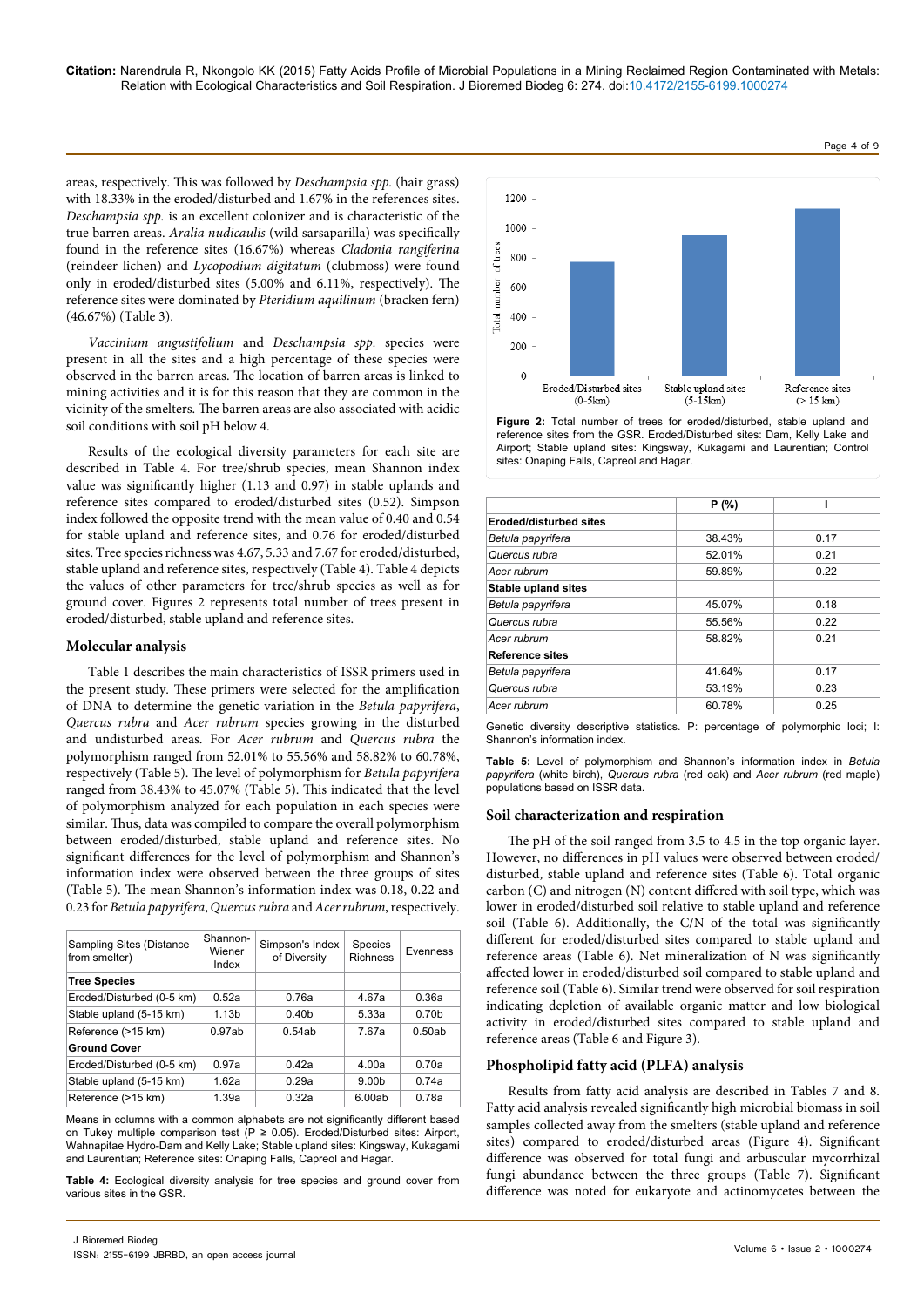| <b>Characteristics</b>                                      | Eroded/<br><b>Disturbed</b><br>sites (0-5 km) | Stable upland<br>sites (5-15<br>km) | Reference sites (><br>15 km) |
|-------------------------------------------------------------|-----------------------------------------------|-------------------------------------|------------------------------|
| pH (H <sub>2</sub> O)                                       | 3.91a                                         | 3.88a                               | 3.83a                        |
| pH (0.01 M CaCl <sub>2</sub> )                              | 3.47a                                         | 3.17a                               | 3.53a                        |
| Total Organic C (mg/kg)                                     | 65833a                                        | 215000b                             | 257333b                      |
| Total Organic N (mg/kg)                                     | 3356a                                         | 9330b                               | 9490b                        |
| <b>Total Organic C/N</b>                                    | 19.61a                                        | 23.04b                              | 27.12b                       |
| Respiration (ppm)                                           | 39.48a                                        | 66.11b                              | 81.21c                       |
| N-Mineralization Potential<br>$(\mu q \text{ mineral-N/q})$ | $25 - 45$                                     | 45-75                               | 75-105                       |

Means in rows with a common alphabets are not significantly different based on Tukey multiple comparison test (P  $\geq$  0.05). Eroded/Disturbed sites: Airport, Wahnapitae Hydro-Dam and Kelly Lake; Stable upland sites: Kingsway, Kukagami and Laurentian; Reference sites: Onaping Falls, Capreol and Hagar.

**Table 6:** Chemical and microbiological characteristics of soils from various areas in GSR.



three groups (Table 7). The analysis also revealed significant differences for gram negative and gram positive bacteria between the groups (Table 7). There were twice more gram negative than gram positive bacteria in all the sites. Overall, there were more bacteria than fungi in all the sites analyzed (Table 7). Total bacteria represent 67.4%, 72.1%, and

71.7% of total microbial biomass for eroded/disturbed, stable upland and reference sites, respectively. These values were only 15.4% (eroded/ disturbed), 13.2% (stable upland), and 14.0% (reference sites) for total fungi biomass. The ratio between fungi and bacteria was also low for all the groups (Table 8). Fungal to bacterial ratio was 0.19 for eroded/ disturbed, 0.15 for stable upland and 0.16 for reference sites.

Palmitic acid (16:0) was a common fatty acid in all the samples with the highest percent (13%). In addition to palmitic acid, other common and abundant fatty acids were 14:0 (1.1%), a15:0 (2.6%), i15:0 (7.7%), i16:0 (2.1%), 16:1w7c (7.7%), 16:1w5c (3.4%), 10Me16:0 (4.5%), 17:0w7c (2.9%), 18:0 (2.4%), 18:1w9c (10.7%), 18:2w6c (7.1%) and 19:0w7c (10.7%). These fatty acids were present in all samples and made up about 69.0%, 73.0% and 74.0% of total fatty acid content in the eroded/disturbed, stable upland and reference sites, respectively. The i15:0, a15:0, i17:0 and a17:0 fatty acids commonly used as signature fatty acids for bacteria, 18:2w6c for fungi and 10Me16:0, 10Me17:0, 10Me18:0 for actinomycetes were present in all the samples. Monounsaturated fatty acids were found in the highest amount in all soil samples, followed by saturated and branched chain fatty acids. The ratios between unsaturated and saturated fatty acid were low (Table 8).

# **Correlation between ecological diversity and microbial biomass**

No associations among soil respiration data, total soil microbial biomass, and aboveground diversity indices were observed. Total PLFA, an estimate of microbial community biomass showed a strong positive relationship with soil respiration. Strong positive relationship was also observed between tree species diversity and number of plants (Table 9). An examination of correlation between soil respiration and tree species richness displayed a moderate positive correlation of 0.54 (Table 9). Moreover, total PLFA showed no relationship with plant species richness and total number of trees. Total PLFA showed strong positive relationship with total bacteria (1.00) and fungi (0.97) biomass. Strong relationship (0.96) was observed between total bacteria and fungi biomass. Additionally, a strong relationship (0.97) was also observed between total carbon (C) and nitrogen (N) content.

# **Discussion**

Previous studies on metal analysis of the targeted sites revealed that nickel (Ni) and copper (Cu) continue to be the main contaminants in sites near the smelters in the GSR exceeding the Ontario Ministry of Environment (OMOE) guidelines [18,19]. The levels of total aluminum (Al), iron (Fe) and magnesium (Mg) concentrations were significantly

| <b>Sites (Distance from</b><br>smelter) | Total              | <b>AM Fungi</b>    | Fungi             | Gram<br><b>Negative</b>                         | <b>Gram Positive</b>                                         | <b>Eukarvote</b>   | Anaerobe           | Actinomycetes                       |
|-----------------------------------------|--------------------|--------------------|-------------------|-------------------------------------------------|--------------------------------------------------------------|--------------------|--------------------|-------------------------------------|
| Eroded/Disturbed (0-5 km)               | 124.80a ± 53.36    | $6.11a \pm 2.13$   |                   | $11.18a \pm 5.52$ 52.64a ± 20.83 33.96a ± 13.41 |                                                              | $4.36a \pm 1.95$   | $1.59a \pm 0.63$   | $14.95a \pm 5.45$                   |
| Stable upland (5-15 km)                 | $309.56ab + 32.99$ | $11.74ab \pm 1.62$ | $30.30b \pm 8.55$ | $152.1b \pm 12.69$ 70.10b $\pm$ 5.31            |                                                              | $11.05ab \pm 1.82$ |                    | $ 3.26a \pm 0.51 31.06ab \pm 2.82 $ |
| Reference (>15 km)                      | $431.81b + 80.36$  | $19.35b \pm 2.57$  |                   |                                                 | $42.49c \pm 13.25$   212.8c $\pm$ 32.21   95.32b $\pm$ 20.23 | 16.11ab $\pm$ 0.60 | $ 5.19a \pm 2.15 $ | $40.59b \pm 9.95$                   |

Means in columns with a common alphabets are not significantly different based on Tukey multiple comparison test (P ≥ 0.05). Eroded/Disturbed sites: Dam, Kelly Lake and Airport; Stable upland sites: Kingsway, Kukagami and Laurentian; Reference sites: Onaping Falls, Capreol and Hagar.

**Table 7:** Various organisms identified using phospholipid fatty acid (PLFA) analysis in soil samples from the GSR. Data in ng/g.

| Sites (Distance from smelter) | Fungi/Bacteria | <b>Predator/Prev</b> | <b>Gram positive/Gram</b><br>negative | Saturated/Unsaturated | <b>Mono/Poly</b> | 16w/16 cvclo | 18w/19 cvclo |
|-------------------------------|----------------|----------------------|---------------------------------------|-----------------------|------------------|--------------|--------------|
| Eroded/Disturbed (0-5 km)     | 0.19           | 0.04                 | 0.77                                  | 1.19                  | 3.70             | 2.87         | 0.81         |
| Stable upland (5-15 km)       | 0.15           | 0.04                 | 0.51                                  | 0.89                  | 3.80             | 2.43         | 0.83         |
| Reference (>15 km)            | 0.16           | 0.05                 | 0.48                                  | 0.74                  | 4.00             | 3.00         | 1.12         |

Eroded/Disturbed sites: Dam, Kelly Lake and Airport; Stable upland sites: Kingsway, Kukagami and Laurentian; Reference sites: Onaping Falls, Capreol and Hagar.

**Table 8:** Phospholipid fatty acid (PLFA) ratios analyzed in soil samples from the GSR.

Page 5 of 9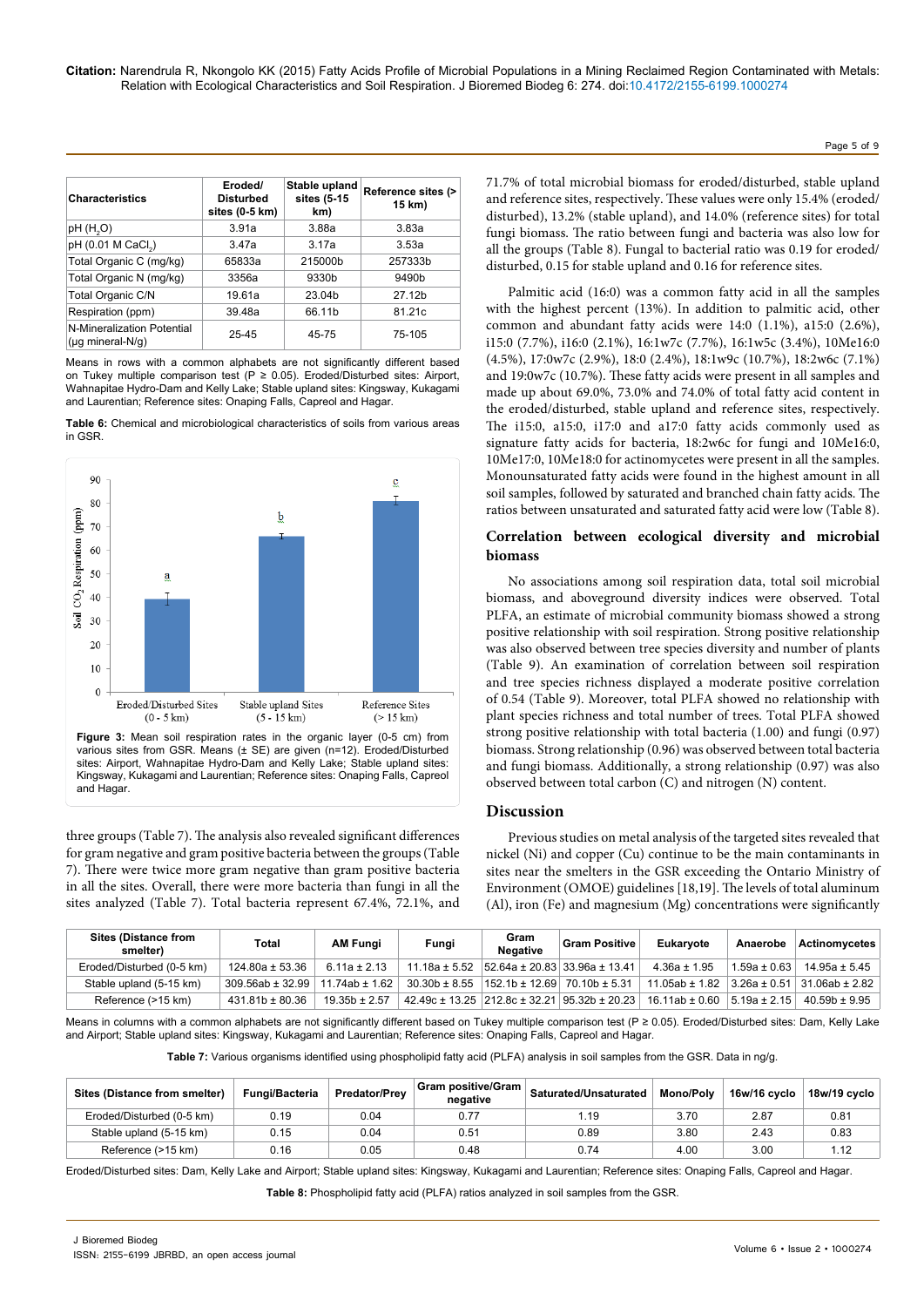

**Figure 4:** Total microbial biomass in the organic layer of soil (0-5 cm) from the GSR in from GSR, Canada, analyzed using phospholipids fatty acid (PFLA). Means (±SE) are given (n=3). Eroded/Disturbed sites: Airport, Wahnapitae Hydro-Dam and Kelly Lake; Stable upland sites: Kingsway, Kukagami and Laurentian; Reference sites: Onaping Falls, Capreol and Hagar.

|                                  | Microbial<br>biomass | Soil<br>respiration | Total<br>number of<br>tree | Tree<br>species<br>richness |
|----------------------------------|----------------------|---------------------|----------------------------|-----------------------------|
| Soil respiration                 | $0.86*$              |                     |                            |                             |
| Total number of tree             | 0.21                 | 0.26                |                            |                             |
| Tree species richness            | 0.46                 | 0.54                | $0.78*$                    |                             |
| Ground cover species<br>richness | 04                   | 0.31                | $-0.02$                    | 0.09                        |

\*Indicates significant correlation between the two variables at p ≤ 0.05 level of significance

**Table 9:** Correlation between microbial biomass, soil respiration and ecological parameters for the eroded/disturbed, stable upland and reference sites from GSR.

higher in sites closer to smelters compared to the reference sites [19]. Narendrula et al. [3] reported a high concentration of arsenic (As) in sites close to smelters. The proportion of bioavailable metals compared to total metals was found to be very small [19]. The highest percentage of bioavailable element was observed for phosphorus (P) [19].

# **Plant population diversity**

Diversity index is a quantitative measure that reflects how many species are present in a dataset and simultaneously takes into account how evenly the individuals are distributed in targeted areas [20]. The value of a diversity index increases when the number of species and evenness increase [21]. Two measures of diversity were calculated: 1) Shannon-Wiener (H') and Simpson index (D). Shannon-Wiener index is mostly used to determine the complexity of a community, typical values ranging between 1 and 4 [22]. Shannon-Wiener index increases as both the richness and the evenness of the community increase [21]. We observed that diversity and evenness in the sites away from the smelter are higher than in the sites closer to the smelter. The stable upland and reference sites not only have a greater number of species present, but the individuals in the community are distributed more equitably among these species.

Simpson's index is based on the probability, that two individuals randomly selected from a sample will belong to the same species [23,24]. Simpson's index is a measure of dominance, so as D increases, diversity decreases. The values range between 0 and 1, where 0 represents infinite diversity and 1, no diversity [23]. Species diversity in eroded/disturbed sites was significantly higher compared to stable upland and reference sites indicating the effect of mining and pollution

on diversity. Both Shannon-Wiener and Simpson's index are more robust than species richness [25]. Ma [26] reported that diversity and evenness can be related (positively or negatively) whereas, evenness and diversity indices are not consistently regulated by richness. No differences were observed between sites for species richness. However, diversity and evenness were higher in stable upland and reference sites compared to eroded/disturbed areas. These population health indices have been used in other studies to evaluate recovery after disturbances caused in an area [14,27,28].

# **Molecular analysis**

Changes in environmental conditions rapidly shift allele frequencies in populations of species with relatively short generation times [29]. Environmental changes are predicted to decrease population size which can results in overall decrease in the level of genetic variation [29,30]. Genetic markers have been used to monitor whether environmental changes influence species at the level of DNA [29]. Information from genetic analysis can be used to identify the nature of the environmental threats experienced by various organisms and to determine the ecosystem stability and health [29,31,32].

The availability of a variety of DNA markers, such as restriction fragment length polymorphism (RFLP), amplified fragment length polymorphism (AFLP), random amplified polymorphic DNA (RAPD), simple sequence repeat (SSR) and intersimple sequence repeat (ISSR) has enabled researchers to investigate genetic diversity among various plant species across natural populations [31]. ISSR marker has been used in plant population analysis as they effectively detect low levels of genetic variation [33]. They also may have potential for analyzing biogeographic patterns among populations of a single plant species [31]. ISSR analysis developed by Zietkiewicz et al. [34], uses the SSR motif as the single primer in PCR amplifications [31,33]. ISSR amplification does not require prior knowledge of flanking sequences and has wide applications for all organisms, regardless of the availability of information about their genome sequence [34]. ISSR has proven to be a simple and reliable marker system with highly reproducible results and abundant polymorphism [35]. This is most likely due to the longer lengths of the primers which permit the use of higher annealing temperatures which in turn, reduces non-specific binding and results in higher stringency [35,36].

In the present study, genetic variation and genetic structure of *Betula papyrifera*, *Quercus rubra* and *Acer rubrum* populations was analyzed using ISSR markers. No significant differences in polymorphisms were observed between populations from eroded/ disturbed, stable upland and reference sites. Analysis showed that the average level of polymorphic loci was 41.72%, 53.59% and 59.83% for *Betula papyrifera*, *Quercus rubra* and *Acer rubrum*, respectively. The moderate level of genetic diversity suggests that these hardwood populations are sustainable in the mid-term. Genetic analysis of conifer species growing in the targeted region revealed low levels of genetic variability in *Pinus resinosa*, moderate in *Pinus banksiana* (jack pine) and very high in *Picea glauca* (white spruce) and *Picea mariana* (black spruce) [3,19]. Analysis of *Deschampsia cespitosa* showed that the level of genetic variation was significantly reduced due to accumulation of metals [37]. Plants possess homeostatic cellular mechanism to regulate metal concentrations in cells to minimize damage from the exposure to nonessential metals ions [38,39]. These mechanisms control uptake, accumulation and detoxification of these metals. The relative low concentrations of bioavailable metals in Sudbury soils may not cause harm to woody plants since their phytoavailability was negligible [3].

Page 6 of 9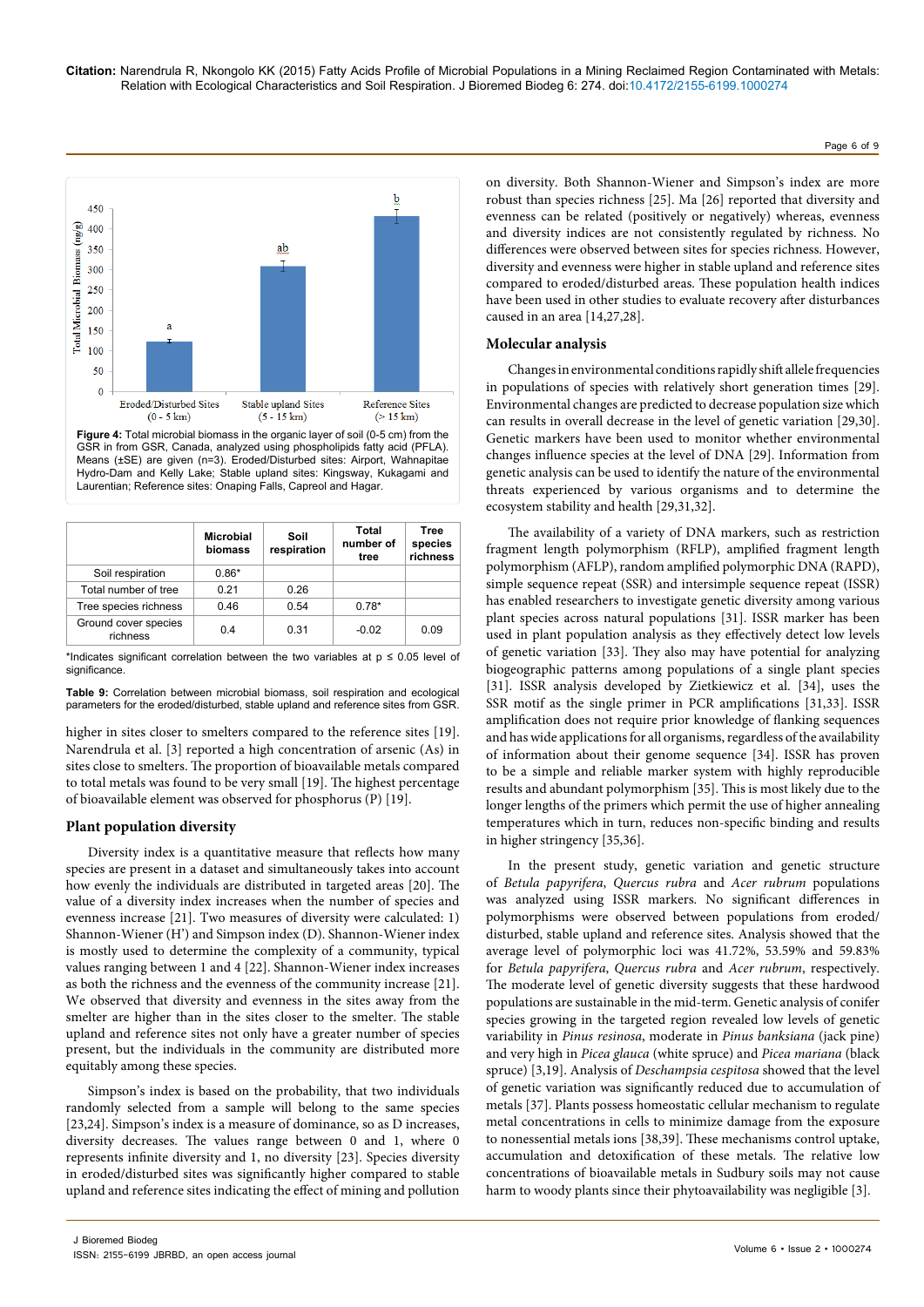## **Soil characterization and respiration**

Soil characterizations have been used to predict the likelihood of flooding and drought [40]. It can also help to determine the types of vegetation, soil moisture and temperature [40]. The soil type and composition play an important role for metal retention [40,41]. In general, coarse grained soils exhibit lower tendency for metal adsorption than fine grained soils [41]. Soil pH is the most important parameter influencing soil-metal chemistry and it is commonly measured in water and/or in 0.01M calcium chloride (CaCl<sub>2</sub>). Soil pH measured with CaCl $_2$  is usually preferred as it is less affected by soil electrolyte concentration and provides a more consistent measurement [42]. Studies have shown that metal adsorption is small at low pH values and adsorption increases at intermediate pH from zero to near complete adsorption over a relatively small pH range [42,43]. In the present study, pH values were low (> 4.5) in the GSR which is consistent with data reported for coarser textured soils with coniferous vegetation on the Canadian Shield [2]. Low soil pH can affect the availability of nutrients to plants which is often observed in barren lands of the GSR. Low pH is also known to be detrimental to plant growth because of imbalances in the nutrient levels. For example, aluminum (Al) and manganese (Mn) may be available in toxic concentrations whereas phosphate is poorly available.

Analyzing the total carbon (C), nitrogen (N) and C/N ratio provides an insight into the carbon and nitrogen supply to soil micro flora and plants. Both nitrogen and carbon are important nutrients for plants and soil microorganisms. Total C and N concentrations were significantly lower in sites closer to the smelters compared to reference sites. Availability of C substrate is shown to be a factor influencing rate of soil respiration [44]. Soil respiration measures total  $\mathrm{CO}_2$  production in intact soils resulting from the respiration of soil organisms, roots, mycorrhizae and to some extent by chemical oxidation of carbon-containing materials [45]. This activity is sustained by organic matter input to the soil from aboveground and from the roots [45]. Soil respiration rates are critical in the assessment of soil health as it indicates the complete extent of biological activity of living microorganisms available in the soil [16,44,45].  $\text{CO}_2$  emissions from soils exceed all other terrestrial-atmospheric carbon exchanges [44]. Raich and Potter [46] reported that almost 10% of the atmosphere's  $\text{CO}_2$  passes through soils each year which is more than 10 times the  $\mathrm{CO}_2$  released from fossil fuel combustion. Soil respiration rate shift fundamentally among plant biome, suggesting that vegetation type impacts the rate of respiration [47]. In the present study, respiration rates increased as we moved away from the smelters and similar trend was observed for the number of trees. Various studies that have shown side-by-side comparisons of different plant communities demonstrate differences in soil respiration rates [44,47]. These findings indicate that plant species and number of trees is an important determinant of soil respiration rate and therefore changes in vegetation have the potential to modify the responses of soils to environmental change.

## **Phospholipid fatty acid (PLFA) analysis**

Significant attention has been focused on the improvements of plant communities in the GSR which have occurred as a result of the land reclamation programs and reduced industrial emissions during the past four decades [11]. Relatively little is known about the corresponding changes in soil microbial populations. Studies have reported that the biological health of soil ecosystem can be used as indicator of ecosystem health [48]. Numerous studies have demonstrated the adverse effects of mining and metals on soil microbial biomass and activity [11,16,49].

In the present study, PLFA analysis was used to analyze soil microbial community responses to mining activities. PLFA profiles are based on the fact that phospholipids are found in the membrane of living cells and bacteria contain a relatively constant proportion of their biomass as phospholipids [48,49]. Microorganisms have unique signature PLFA profiles which can be used to examine community structures [48]. PLFA data indicated decrease in total microbial biomass, AM fungi, total fungi, eukaryote, actinomycetes, gram positive and gram negative bacteria in eroded/disturbed sites compared to stable upland and reference sites. This was expected as various studies have reported differences in response of microorganisms to different environmental conditions, soil types and vegetation [49,50]. Forest soil treated with different metals has shown a change in PLFA composition [49,51]. The interpretation of the changes in patterns of PLFA in soils in terms of changes in specific taxonomic group is difficult since the same PLFA maker may exist in the membranes of organisms belonging to different taxonomic groups. However, certain trends can be pointed out in terms of certain PLFAs belonging to certain groups of bacteria or fungi. Several PLFAs exhibited different trends in different soils.

PLFAs 15:0 and 17:0 which have been considered to be of predominantly of bacterial origin showed different concentrations in different sites. A low level was observed in eroded/disturbed sites, while a higher concentration was found in reference sites. This suggests that these PLFAs were affected by the mining activities. It is well established that certain branched, monounsaturated and cyclo fatty acids present in environmental samples are from bacterial population [52]. High percentage of branched fatty acids (a15:0, i15:0, a17:0 and i17:0) were found in stable upland and reference samples than eroded/disturbed samples. Branched PLFA markers have been reported as biomarker for bacteria, anaerobic bacteria and sulfate-reducing bacteria [47,52]. A predominance of gram negative over gram positive bacteria was observed in all sites. Studies have reported an increase in abundance of gram negative bacterial PLFA with simultaneous decrease in gram positive bacterial PLFA to different stress conditions [48,49]. Kaur et al. [48] reported that under stress conditions, survival of gram negative bacteria could be attributed to the presence of cyclo fatty acids in their membrane and the outer lipopolysaccharide layer.

It is generally agreed that fungi are less sensitive to metal pollution than bacteria [16,53]. In the present study, PLFA 18:2w6 regarded as a reliable indicator of fungal biomass revealed lower concentrations in areas closer to the smelter. This decrease could be attributed to a high concentration of Cu as this metal is known to be toxic to fungi. In the reference sites, high 18:2w6 concentrations was obtained as the concentrations of Cu found in the area was very low. PLFA 18:2w6 is also found in plant residues and thus the portion of this PLFA that was derived from fungi might therefore be masked by the amount of 18:2w6 derived from plant material in reference sites [49]. This decrease in abundance of 18:2w6 could also be due to a decline in ectomycorrhizal fungi because of damage to the fine roots of trees due to metal pollution, pH and low soil organic matter [48]. Studies by Kaur et al. [48], Hackl et al. [50] reported the effects of pH, soil organic matter, metals and other stress factors on fungal:bacteria ratio. This ratio has been used as a potential tool for discriminating disturbed areas from the undisturbed/reference sites.

Overall, the microbial communities in all the sites from the GSR were dominated by bacteria, mostly gram negative indicating that the region is still under severe environmental stress. Similar results have been found by various studies performed in metals contaminated soils [49,54].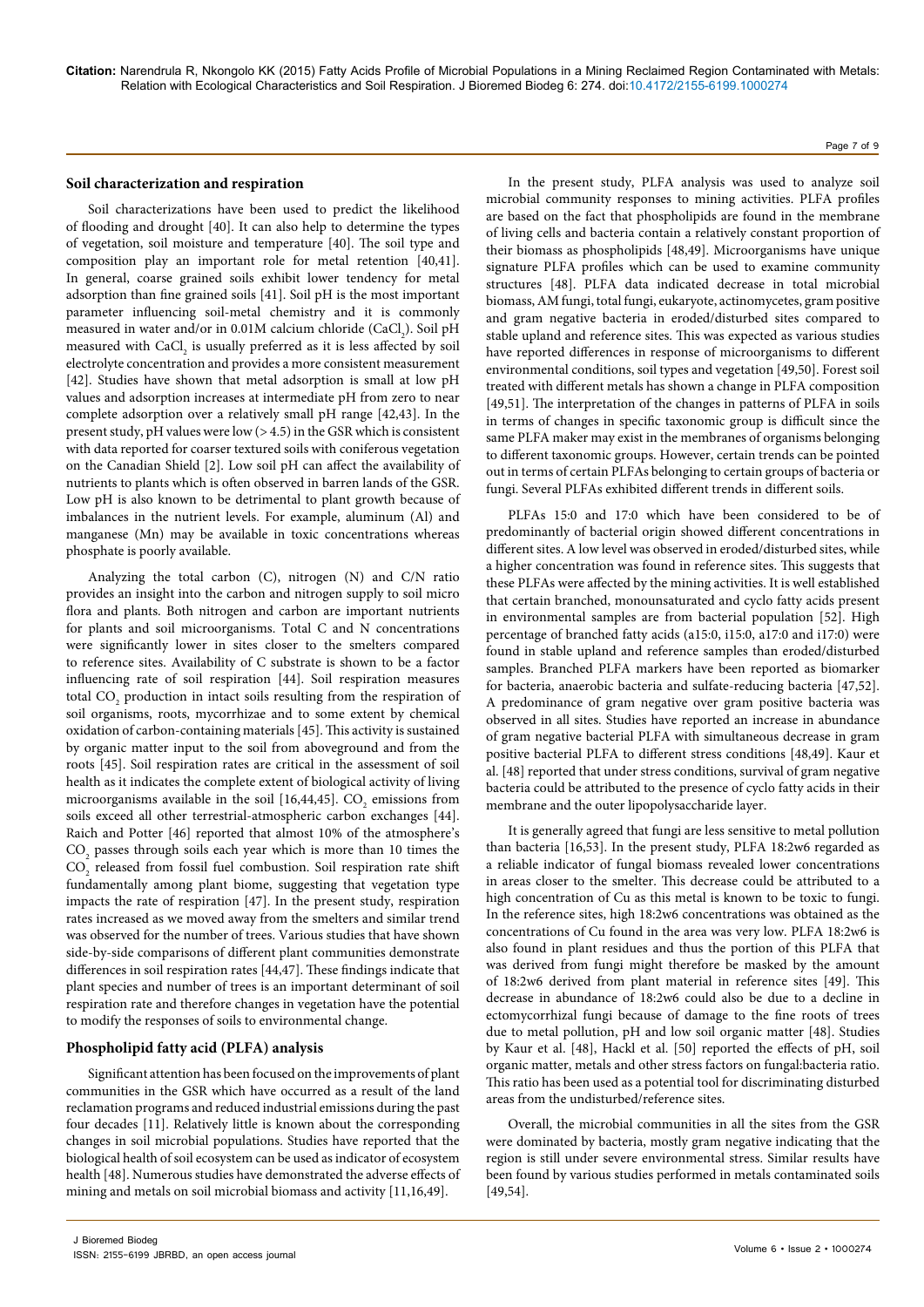# **Relationship between aboveground and belowground diversity**

Soil sustains life aboveground, therefore, a better understanding of the interactions between aboveground and belowground biodiversity is required to anticipate the potential results of biodiversity change for the maintenance of ecosystem and environment properties [55]. The clear changes in microbial population structure and diversity in soil samples may have significant implication for plant growth, development, vegetation succession and other critical functions [56]. Our results show no correlations between the aboveground and belowground diversity which can be attributed to several factors. First, species or groups could be responding to different or same abiotic constrains but on different temporal or spatial scales [57,58]. Second, species could be linked biologically via interactions that decrease diversity in other component [57]. Studies reported that some below ground species may be less influenced by the aboveground diversity as they are modulated by top-down controls within belowground food webs rather than from the bottom-up controls (ex: aboveground vegetation) [57,58]. Various studies have observed that not all groups within either component necessarily follow the same diversity trends even when they are closely linked ecologically [59]. Third, diversity in one domain could depend on the composition rather than the diversity of organisms in other domain. Hooper et al. [58] and Hooper and Vitousek [59] found no relationship between aboveground and belowground components. They concluded that soil biodiversity is more likely to be related to the traits of the dominant plant species present than to the diversity of the plant community itself. Fourth, genetic variation, evolutionary relationships, species richness, composition and resource quality and quantity can play a major role in defining diversity in a community [57,58]. These factors may not influence all aboveground and belowground components in a similar manner, particularly across gross differences in size and dispersal capability. However, there is evidence that aboveground and belowground components are functionally linked as microorganisms facilitate mineralization of soil organic matter for plant use and the later provides appropriate environment for microbial growth [60]. The results suggest that although general soil characteristics may be most important in determining the dominant bacterial populations in soil, microbial communities are plant driven to a far greater extent. Although we are starting to recognize patterns of microbial diversity in soil and the role of plants in shaping the distribution of microbial populations, identification of species of microorganisms that are present in soil ecosystems is not yet established. Therefore, metagenomic analysis of soil sample has been initiated to establish the types of fungi and bacteria present in each site and to determine the level of soil microbial diversity.

# **Conclusions**

In the present study, various plant diversity indices were measured to assess the effects of mining on areas close to a smelter. Results revealed that sites closer to smelters have decreased plant population diversity and abundance. Molecular analysis of hardwood species revealed no differences in genetic variation among plant populations from eroded/disturbed, stable upland and reference sites. Soil respiration and microbial biomass were also decreased in disturbed sites. Gram negative bacteria were the main component of soil microbiome present in all sites at high levels. The ratios between fungi and bacteria were extremely low suggesting that the targeted region is still under environmental stress. The present study showed a positive relationship between above ground plant abundance and below ground microorganism abundance. Metagenomics analysis is being performed

#### **References**

- 1. [Freedman B, Hutchison TC \(1980\) Pollutant inputs from the atmosphere and](http://www.nrcresearchpress.com/doi/abs/10.1139/b80-014?journalCode=cjb1#.VNMGe-GHj2c)  [accumulations in soils and vegetation near a nickel copper smelter at Sudbury,](http://www.nrcresearchpress.com/doi/abs/10.1139/b80-014?journalCode=cjb1#.VNMGe-GHj2c)  [Ontario, Canada. Can J Bot 58: 108-132.](http://www.nrcresearchpress.com/doi/abs/10.1139/b80-014?journalCode=cjb1#.VNMGe-GHj2c)
- 2. [Amiro BD, Courtin GM \(1981\) Patterns of vegetation in the vicinity of an](http://www.nrcresearchpress.com/doi/abs/10.1139/b81-221?journalCode=cjb1)  [industrially disturbed ecosystem, Sudbury, Ontario. Can J Bot 59: 1623-1639.](http://www.nrcresearchpress.com/doi/abs/10.1139/b81-221?journalCode=cjb1)
- 3. [Narendrula R, Nkongolo KK, Beckett P \(2012\) Comparative soil metal analyses](http://www.ncbi.nlm.nih.gov/pubmed/22139330)  [in Sudbury \(Ontario, Canada\) and Lubumbashi \(Katanga, DR-Congo\). Bull](http://www.ncbi.nlm.nih.gov/pubmed/22139330)  [Environ Contam Toxicol 88: 187-192.](http://www.ncbi.nlm.nih.gov/pubmed/22139330)
- 4. [Wang Y, Shi J, Wang H, Lin Q, Chen X, et al. \(2007\) The influence of soil heavy](http://www.ncbi.nlm.nih.gov/pubmed/16828162)  [metals pollution on soil microbial biomass, enzyme activity, and community](http://www.ncbi.nlm.nih.gov/pubmed/16828162)  [composition near a copper smelter. Ecotoxicol Environ Saf 67: 75-81.](http://www.ncbi.nlm.nih.gov/pubmed/16828162)
- 5. Lautenbach W, Miller J, Beckett P, Negusanti J, Winterhalder K (1995) Restoration and recovery of an industrial region. Springer-Verlag, New York, USA.
- 6. [Winterhalder K \(1996\) Environmental degradation and rehabilitation of the](https://books.google.co.in/books?id=Z9expF_q4ZAC&pg=PA309&lpg=PA309&dq=Environmental+degradation+and+rehabilitation+of+the+landscape+around+Sudbury,+a+major+mining+and+smelting+area.+Environ+Rev+4:+185-224&source=bl&ots=x6EwJIzhlL&sig=7WcKL7YtDNjQTvOpbQPNhnIokto&hl=en&sa=X&ei=AwfTVJGFBOHAmwXNj4KICw&ved=0CCEQ6AEwAQ#v=onepage&q=Environmental degradation and rehabilitation of the landscape around Sudbury%2C a major mining and smelting area. Environ Rev 4%3A 185-224&f=false)  [landscape around Sudbury, a major mining and smelting area. Environ Rev](https://books.google.co.in/books?id=Z9expF_q4ZAC&pg=PA309&lpg=PA309&dq=Environmental+degradation+and+rehabilitation+of+the+landscape+around+Sudbury,+a+major+mining+and+smelting+area.+Environ+Rev+4:+185-224&source=bl&ots=x6EwJIzhlL&sig=7WcKL7YtDNjQTvOpbQPNhnIokto&hl=en&sa=X&ei=AwfTVJGFBOHAmwXNj4KICw&ved=0CCEQ6AEwAQ#v=onepage&q=Environmental degradation and rehabilitation of the landscape around Sudbury%2C a major mining and smelting area. Environ Rev 4%3A 185-224&f=false)  [4: 185-224.](https://books.google.co.in/books?id=Z9expF_q4ZAC&pg=PA309&lpg=PA309&dq=Environmental+degradation+and+rehabilitation+of+the+landscape+around+Sudbury,+a+major+mining+and+smelting+area.+Environ+Rev+4:+185-224&source=bl&ots=x6EwJIzhlL&sig=7WcKL7YtDNjQTvOpbQPNhnIokto&hl=en&sa=X&ei=AwfTVJGFBOHAmwXNj4KICw&ved=0CCEQ6AEwAQ#v=onepage&q=Environmental degradation and rehabilitation of the landscape around Sudbury%2C a major mining and smelting area. Environ Rev 4%3A 185-224&f=false)
- 7. [Colpaert JV, Wevers JHL, Krznaric E, Adriaesen K \(2011\) How metal-tolerant](http://link.springer.com/article/10.1007%2Fs13595-010-0003-9)  [ecotypes of ectomycorrhizal fungi protect plants from heavy metal pollution.](http://link.springer.com/article/10.1007%2Fs13595-010-0003-9)  [Ann For Sci 68: 17-24.](http://link.springer.com/article/10.1007%2Fs13595-010-0003-9)
- 8. Ellert BH, Clapperton MJ, Anderson DW (1997) Soil quality for crop production and ecosystem health. Elsevier, Amsterdam, Netherlands.
- Zak DR, Holmes WE, White DC, Peacock AD, Tilam D (2003) Plant diversity, [soil microbial communities and ecosystem function: are there any links.](http://www.esajournals.org/doi/abs/10.1890/02-0433)  [Ecology 84: 2042-2050.](http://www.esajournals.org/doi/abs/10.1890/02-0433)
- 10. [Nielsen MN, Winding A \(2002\) Microorganisms as indicators of soil health. NERI](http://www2.dmu.dk/1_viden/2_Publikationer/3_fagrapporter/rapporter/FR388.pdf)  [technical report no. 388. Ministry of the Environment, National Environmental](http://www2.dmu.dk/1_viden/2_Publikationer/3_fagrapporter/rapporter/FR388.pdf)  [Research Institute, Denmark.](http://www2.dmu.dk/1_viden/2_Publikationer/3_fagrapporter/rapporter/FR388.pdf)
- 11. [Nkongolo KK \(1999\) RAPD variations among pure and hybrid populations of](http://link.springer.com/article/10.1007%2FBF00984657)  [Picea mariana, P. rubens and P. glauca \(Pinaceae\) and cytogenetic stability](http://link.springer.com/article/10.1007%2FBF00984657)  [of Picea hybrids: Identification of species-specific RAPD markers. Plant Syst](http://link.springer.com/article/10.1007%2FBF00984657)  [Evol 215: 229-239.](http://link.springer.com/article/10.1007%2FBF00984657)
- 12. [Doyle JJ, Doyle JL \(1987\) A rapid DNA isolation procedure for small quantities](http://www.fs.fed.us/psw/programs/nfgel/protocols/rapid_ctabdna.html)  [of fresh leaf tissue. Phytochem Bull 19: 11-15.](http://www.fs.fed.us/psw/programs/nfgel/protocols/rapid_ctabdna.html)
- 13. [Narendrula R, Nkongolo K \(2012\) Genetic variation in Picea mariana ×](file:///D:/Total_Journals/Saraswathi/JCST/JCSTVolume.7/JCST7.2/JCST7.2_AI/dx.doi.org/10.4236%2Fajps.2012.36088)  [P.rubens hybrid populations assessed with ISSR and RAPD markers. Am J](file:///D:/Total_Journals/Saraswathi/JCST/JCSTVolume.7/JCST7.2/JCST7.2_AI/dx.doi.org/10.4236%2Fajps.2012.36088)  [Plant Sci 3: 731-737.](file:///D:/Total_Journals/Saraswathi/JCST/JCSTVolume.7/JCST7.2/JCST7.2_AI/dx.doi.org/10.4236%2Fajps.2012.36088)
- 14. [Tran A, Nkongolo KK, Mehes-Smith M, Narendrula R, Spiers G, et al. \(2014\)](http://www.ncbi.nlm.nih.gov/pmc/articles/PMC4228617/)  [Heavy metal analysis in red oak \(Quercus rubra\) populations from a mining](http://www.ncbi.nlm.nih.gov/pmc/articles/PMC4228617/)  [region in northern Ontario \(Canada\): Effect of soil liming and analysis of genetic](http://www.ncbi.nlm.nih.gov/pmc/articles/PMC4228617/)  [variation. Am J Environ Sci 4: 363-373.](http://www.ncbi.nlm.nih.gov/pmc/articles/PMC4228617/)
- 15. [Yeh FC, Boyle TJB \(1997\) Population genetic analysis of co-dominant and](http://www.scielo.br/scielo.php?script=sci_nlinks&ref=000150&pid=S1415-4757201200050000700038&lng=es)  [dominant markers and quantitative traits. Belg J Bot 129: 157-163.](http://www.scielo.br/scielo.php?script=sci_nlinks&ref=000150&pid=S1415-4757201200050000700038&lng=es)
- 16. [Goupil K, Nkongolo K \(2014\) Assessing soil respiration as an indicator of soil](http://thescipub.com/abstract/10.3844/ajessp.2014.403.411)  [microbial activity in reclaimed metal contaminated lands. Am J Environ Sci 10:](http://thescipub.com/abstract/10.3844/ajessp.2014.403.411)  [403-411.](http://thescipub.com/abstract/10.3844/ajessp.2014.403.411)
- 17. [Buyer J, Sasser M \(2012\) High throughout phospholipid fatty acid analysis of](http://www.midi-inc.com/pdf/Rapid_PLFA_Extraction.pdf)  [soils. Appl Soil Ecol 61: 127-130.](http://www.midi-inc.com/pdf/Rapid_PLFA_Extraction.pdf)
- 18. MOE (Ontario Ministry of the Environment) (2001) Metals in soil and vegetation in the Sudbury Area (Survey 2000 and additional historic data). Toronto, Ontario, Ministry of the Environment.
- 19. [Narendrula R, Nkongolo KK, Beckett P, Spiers G \(2013\) Total and bioavailable](http://www.researchgate.net/publication/234839386_Total_and_bioavailable_metals_in_two_contrasting_mining_cities_%28Sudbury_in_Canada_and_Lubumbashi_in_DR-Congo%29_relation_to_genetic_variation_in_plant_populations)  [metals in two contrasting mining cities \(Sudbury in Canada and Lubumbashi in](http://www.researchgate.net/publication/234839386_Total_and_bioavailable_metals_in_two_contrasting_mining_cities_%28Sudbury_in_Canada_and_Lubumbashi_in_DR-Congo%29_relation_to_genetic_variation_in_plant_populations)  [DR-Congo\): relation to genetic variation in plant populations. Chem Ecol 29:](http://www.researchgate.net/publication/234839386_Total_and_bioavailable_metals_in_two_contrasting_mining_cities_%28Sudbury_in_Canada_and_Lubumbashi_in_DR-Congo%29_relation_to_genetic_variation_in_plant_populations)  [111-127.](http://www.researchgate.net/publication/234839386_Total_and_bioavailable_metals_in_two_contrasting_mining_cities_%28Sudbury_in_Canada_and_Lubumbashi_in_DR-Congo%29_relation_to_genetic_variation_in_plant_populations)
- 20. [Okpiliya FI \(2012\) Ecological diversity indices: Any hope for one again?.](http://biozoojournals.ro/bihbiol/cont/acc/bb_141134_Shayesteh_acc.pdf)  [Environ Earth Sci 2: 45-52.](http://biozoojournals.ro/bihbiol/cont/acc/bb_141134_Shayesteh_acc.pdf)
- 21. [Nagendra H \(2002\) Opposite trends in response for the Shannon and Simpson](https://books.google.co.in/books?id=Qt1TjtB1hXgC&pg=PA261&lpg=PA261&dq=Opposite+trends+in+response+for+the+Shannon+and+Simpson+indices+of+landscape+diversity.+Appl+Geogr+22:+175-186&source=bl&ots=xGAZFZbsrH&sig=AOoGBhNrTixR61A4ue6p4oDCd2E&hl=en&sa=X&ei=RQnTVLWgJYOumAWR4YKwDg&ved=0CCkQ6AEwAg#v=onepage&q=Opposite trends in response for the Shannon and Simpson indices of landscape diversity. Appl Geogr 22%3A 175-186&f=false)  [indices of landscape diversity. Appl Geogr 22: 175-186.](https://books.google.co.in/books?id=Qt1TjtB1hXgC&pg=PA261&lpg=PA261&dq=Opposite+trends+in+response+for+the+Shannon+and+Simpson+indices+of+landscape+diversity.+Appl+Geogr+22:+175-186&source=bl&ots=xGAZFZbsrH&sig=AOoGBhNrTixR61A4ue6p4oDCd2E&hl=en&sa=X&ei=RQnTVLWgJYOumAWR4YKwDg&ved=0CCkQ6AEwAg#v=onepage&q=Opposite trends in response for the Shannon and Simpson indices of landscape diversity. Appl Geogr 22%3A 175-186&f=false)